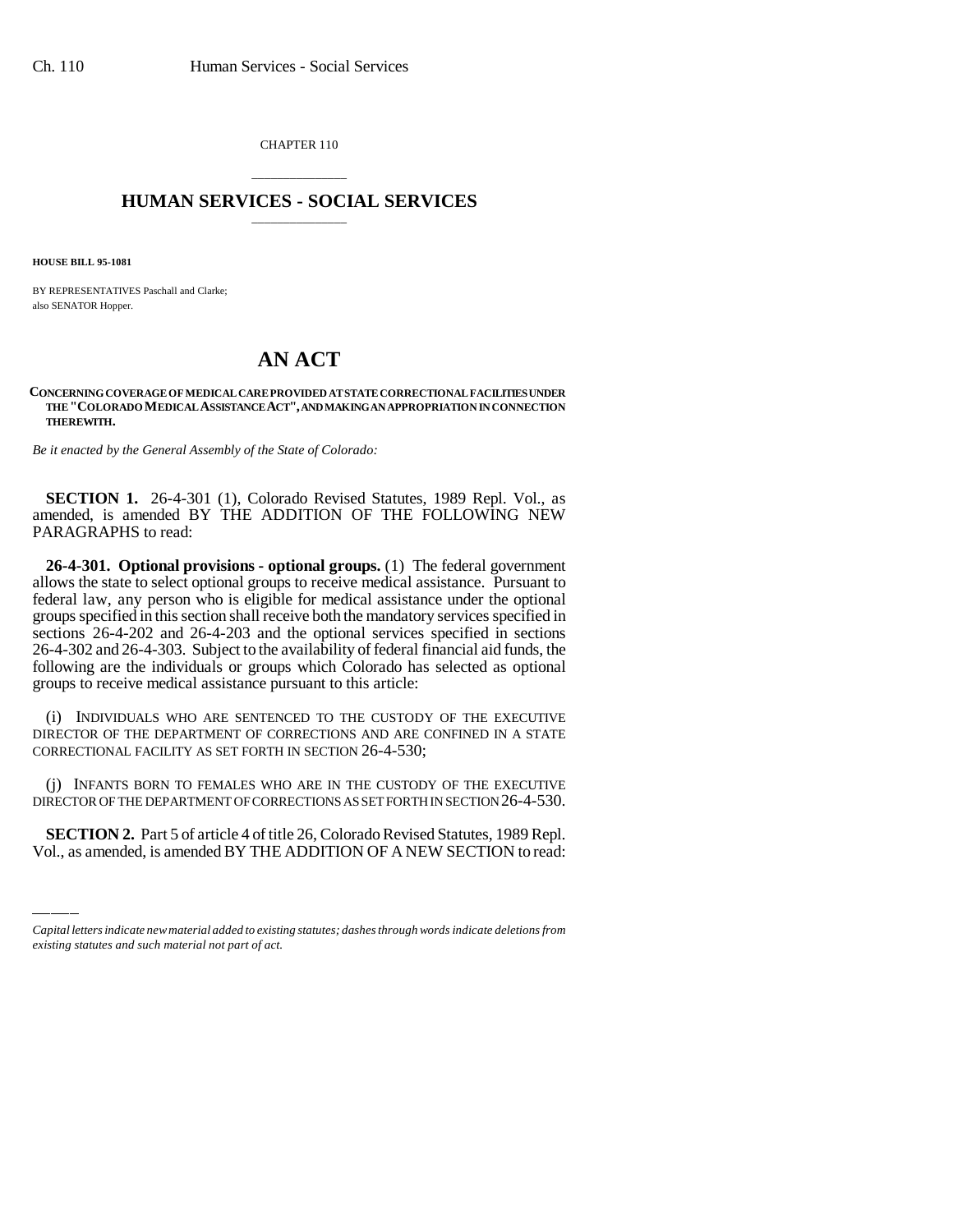**26-4-530. Care of inmates and infants born to female inmates - waiver.** THE DEPARTMENT OF HEALTH CARE POLICY AND FINANCING MAY SEEK FROM THE APPROPRIATE FEDERAL AUTHORITIES OR AGENCIES ANY WAIVERS NECESSARY TO ALLOW FOR ELIGIBILITY FOR MEDICAL ASSISTANCE UNDER THIS ARTICLE FOR INDIVIDUALS WHO ARE SENTENCED TO THE CUSTODY OF THE EXECUTIVE DIRECTOR OF THE DEPARTMENT OF CORRECTIONS AND ARE CONFINED IN A STATE CORRECTIONAL FACILITY AND SHALL SEEK FROM THE APPROPRIATE FEDERAL AUTHORITIES OR AGENCIES ANY WAIVERS NECESSARY TO ALLOW FOR ELIGIBILITY FOR MEDICAL ASSISTANCE FOR INFANTS BORN TO FEMALES WHO ARE IN THE CUSTODY OF THE EXECUTIVE DIRECTOR OF THE DEPARTMENT OF CORRECTIONS. AN INMATE'S ESTATE, AS DEFINED IN SECTION 16-11-501 (5) (b), C.R.S., SHALL NOT BE COUNTED AS INCOME FOR PURPOSES OF DETERMINING ELIGIBILITY OF AN INMATE FOR MEDICAL ASSISTANCE UNDER THIS ARTICLE; HOWEVER, ANY MONEYS COLLECTED PURSUANT TO AN ORDER TO REIMBURSE THE DEPARTMENT OF CORRECTIONS FOR THE COST OF CARE PURSUANT TO SECTION 16-11-501,C.R.S., OR SECTION 17-10-103,C.R.S., THAT ARE ATTRIBUTABLE TO MEDICAL CARE SHALL BE USED TO REIMBURSE THE STATE FOR THE STATE'S FINANCIAL PARTICIPATION FOR MEDICAL ASSISTANCE.

**SECTION 3.** 16-11-501, Colorado Revised Statutes, 1986 Repl. Vol., as amended, is amended BY THE ADDITION OF A NEW SUBSECTION to read:

**16-11-501. Judgment for costs and fines.** (6) AFTER THE SET-OFFS FOR RESTITUTION AND FOR MAINTENANCE AND SUPPORT AS PROVIDED IN SUBSECTION (4) OF THIS SECTION, ANY AMOUNTS RECOVERED PURSUANT TO THIS SECTION THAT ARE AVAILABLE TO REIMBURSE THE COSTS OF PROVIDING MEDICAL CARE SHALL BE USED TO REIMBURSE THE STATE FOR THE STATE'S FINANCIAL PARTICIPATION FOR MEDICAL ASSISTANCE IF MEDICAL CARE IS PROVIDED FOR THE INMATE OR AN INFANT OF A FEMALE INMATE UNDER THE "COLORADO MEDICAL ASSISTANCE ACT", ARTICLE 4 OF TITLE 26, C.R.S.

**SECTION 4.** 17-10-103, Colorado Revised Statutes, 1986 Repl. Vol., as amended, is amended BY THE ADDITION OF A NEW SUBSECTION to read:

**17-10-103. Action for reimbursement of cost of care.** (4) AFTER THE SET-OFFS FOR RESTITUTION AND FOR MAINTENANCE AND SUPPORT AS PROVIDED IN SUBSECTION (3) OF THIS SECTION, ANY AMOUNTS RECOVERED PURSUANT TO THIS SECTION THAT ARE AVAILABLE TO REIMBURSE THE COSTS OF PROVIDING MEDICAL CARE SHALL BE USED TO REIMBURSE THE STATE FOR THE STATE'S FINANCIAL PARTICIPATION FOR MEDICAL ASSISTANCE IF MEDICAL CARE IS PROVIDED FOR THE INMATE OR AN INFANT OF A FEMALE INMATE UNDER THE "COLORADO MEDICAL ASSISTANCE ACT", ARTICLE 4 OF TITLE 26, C.R.S.

**SECTION 5. Appropriation in the long bill to be adjusted.** (1) For the implementation of this act, appropriations made in the annual general appropriation act for the fiscal year beginning July 1, 1995, shall be adjusted as follows:

(a) The appropriation to the department of health care policy and financing, medical services, is increased by twenty-nine thousand seven hundred twenty-nine dollars (\$29,729) of which amount fourteen thousand one hundred six dollars (\$14,106) shall be from the general fund and fifteen thousand six hundred twenty-three dollars (\$15,623) shall be from federal funds.